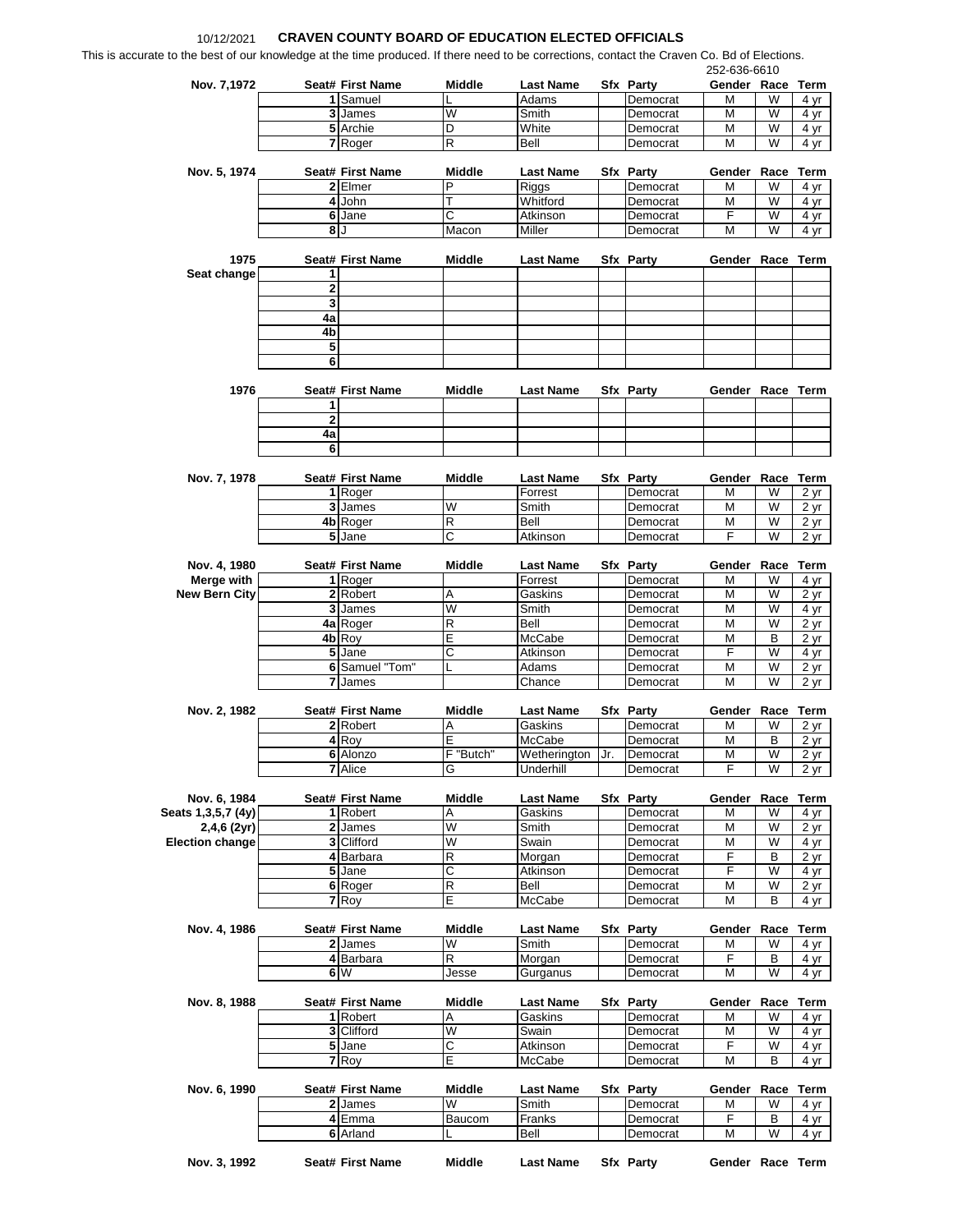## 10/12/2021 **CRAVEN COUNTY BOARD OF EDUCATION ELECTED OFFICIALS**

|  | This is accurate to the best of our knowledge at the time produced. If there need to be corrections, contact the Craven Co. Bd of Elections. |
|--|----------------------------------------------------------------------------------------------------------------------------------------------|
|  |                                                                                                                                              |

|              | ate to the best of our knowledge at the time produced. If there need to be corrections, contact the Craven Co. Bd of Elections. |                                      |                              |                            |                                  |                       |                     |                                                                                                                                                                         |
|--------------|---------------------------------------------------------------------------------------------------------------------------------|--------------------------------------|------------------------------|----------------------------|----------------------------------|-----------------------|---------------------|-------------------------------------------------------------------------------------------------------------------------------------------------------------------------|
|              |                                                                                                                                 | $1$ Linda                            | M                            | Thomas                     | Democrat                         | F                     | W                   | 4 yr                                                                                                                                                                    |
|              |                                                                                                                                 | 3 Carroll "Carr"                     | G                            | Ipock                      | Democrat                         | М                     | W                   | 4 yr                                                                                                                                                                    |
|              |                                                                                                                                 | 5 Rebecca "Becky"                    | M                            | Kafer                      | Democrat                         | F                     | W                   | $\frac{4 \text{ yr}}{4}$                                                                                                                                                |
|              |                                                                                                                                 | 7 Leon                               | C                            | Staton                     | Democrat                         | M                     | B                   | 4 yr                                                                                                                                                                    |
|              |                                                                                                                                 |                                      |                              |                            |                                  |                       |                     |                                                                                                                                                                         |
| Nov. 8, 1994 |                                                                                                                                 | Seat# First Name                     | <b>Middle</b>                | <b>Last Name</b>           | Sfx Party                        | Gender Race Term      |                     |                                                                                                                                                                         |
|              |                                                                                                                                 | 2 Evelyn<br>4 Judy                   | G<br>С                       | Hood<br>Pierce             | Republican<br>Republican         | F<br>F                | W<br>В              | $\overline{4}$ yr                                                                                                                                                       |
|              |                                                                                                                                 | <b>6</b> Arland                      | L                            | Bell                       | Democrat                         | М                     | W                   | 4 yr<br>4 yr                                                                                                                                                            |
|              |                                                                                                                                 |                                      |                              |                            |                                  |                       |                     |                                                                                                                                                                         |
| Nov. 5, 1996 |                                                                                                                                 | Seat# First Name                     | Middle                       | <b>Last Name</b>           | <b>Sfx Party</b>                 | Gender Race Term      |                     |                                                                                                                                                                         |
| changed to   |                                                                                                                                 | 1 Linda                              | M                            | Thomas                     | Non-Partisan                     | F                     | W                   | 4 yr                                                                                                                                                                    |
| Non-Partisan |                                                                                                                                 | 3 Carroll "Carr"                     | G                            | <b>Ipock</b>               | Non-Partisan                     | М<br>$\overline{F}$   | W                   | 4 yr                                                                                                                                                                    |
|              |                                                                                                                                 | 5 Rebecca "Becky"<br>7 Leon          | М<br>С                       | Kafer<br>Staton            | Non-Partisan<br>Non-Partisan     | М                     | W<br>В              | $\overline{4 \text{ yr}}$<br>4 yr                                                                                                                                       |
|              |                                                                                                                                 |                                      |                              |                            |                                  |                       |                     |                                                                                                                                                                         |
| Nov. 3, 1998 |                                                                                                                                 | Seat# First Name                     | Middle                       | <b>Last Name</b>           | Sfx Party                        | Gender Race Term      |                     |                                                                                                                                                                         |
|              |                                                                                                                                 | 2 Sidney                             | R                            | French                     | Non-Partisan                     | М                     | W                   | 4 yr                                                                                                                                                                    |
|              |                                                                                                                                 | 4 Judy                               | $\overline{\text{c}}$        | Pierce                     | Non-Partisan                     | $\overline{F}$        | B                   | 4 yr                                                                                                                                                                    |
|              |                                                                                                                                 | 6 Arland                             |                              | Bell                       | Non-Partisan                     | М                     | W                   | 4 yr                                                                                                                                                                    |
| Nov. 7, 2000 |                                                                                                                                 | Seat# First Name                     | <b>Middle</b>                | <b>Last Name</b>           | Sfx Party                        | Gender Race Term      |                     |                                                                                                                                                                         |
|              |                                                                                                                                 | 1 Linda                              | M                            | Thomas                     | Non-Partisan                     | F                     | W                   | 4 yr                                                                                                                                                                    |
|              |                                                                                                                                 | 3 Carroll "Carr"                     | G                            | Ipock                      | Non-Partisan                     | М                     | W                   | 4 yr                                                                                                                                                                    |
|              |                                                                                                                                 | 5 Rebecca "Becky"                    | M                            | Kafer                      | Non-Partisan                     | F                     | W                   | 4 yr                                                                                                                                                                    |
|              |                                                                                                                                 | 7 Leon                               | Ć                            | Staton                     | Non-Partisan                     | M                     | В                   | 4 yr                                                                                                                                                                    |
|              |                                                                                                                                 |                                      |                              |                            |                                  |                       |                     |                                                                                                                                                                         |
| Nov. 5, 2002 |                                                                                                                                 | Seat# First Name<br>2 Sidney         | <b>Middle</b><br>R           | Last Name<br>French        | <b>Sfx Party</b><br>Non-Partisan | Gender Race Term<br>М | W                   | 4 yr                                                                                                                                                                    |
|              |                                                                                                                                 | 4 Beatrice "Bea"                     | R                            | Smith                      | Non-Partisan                     | F                     | B                   | 4 yr                                                                                                                                                                    |
|              |                                                                                                                                 | 6 Kimberly "Kim"                     | Rice                         | Smith                      | Non-Partisan                     | F                     | W                   | 4 yr                                                                                                                                                                    |
|              |                                                                                                                                 |                                      |                              |                            |                                  |                       |                     |                                                                                                                                                                         |
| Nov. 2, 2004 |                                                                                                                                 | Seat# First Name                     | Middle                       | <b>Last Name</b>           | <b>Sfx Party</b>                 | Gender Race Term      |                     |                                                                                                                                                                         |
|              |                                                                                                                                 | 1 Linda<br>3 Carroll "Carr"          | Μ<br>G                       | Thomas<br>Ipock            | Non-Partisan<br>Non-Partisan     | F<br>М                | W<br>W              | 4 yr<br>4 yr                                                                                                                                                            |
|              |                                                                                                                                 | 5 Rebecca "Becky"                    | М                            | Kafer                      | Non-Partisan                     | F                     | W                   | 4 yr                                                                                                                                                                    |
|              |                                                                                                                                 | 7 Joseph                             |                              | Walton                     | Non-Partisan                     | M                     | B                   | 4 yr                                                                                                                                                                    |
|              |                                                                                                                                 |                                      |                              |                            |                                  |                       |                     |                                                                                                                                                                         |
| Nov. 7, 2006 |                                                                                                                                 | Seat# First Name                     | <b>Middle</b>                | <b>Last Name</b>           | Sfx Party                        | Gender Race Term      |                     |                                                                                                                                                                         |
|              |                                                                                                                                 | 2 Frances<br>4 Beatrice "Bea"        | н<br>$\overline{\mathsf{R}}$ | Boomer<br>Smith            | Non-Partisan<br>Non-Partisan     | F<br>F                | В<br>$\overline{B}$ | 4 yr<br>4 yr                                                                                                                                                            |
|              |                                                                                                                                 | 6 Kimberly "Kim"                     | Rice                         | Smith                      | Non-Partisan                     | F                     | W                   | 4 yr                                                                                                                                                                    |
|              |                                                                                                                                 |                                      |                              |                            |                                  |                       |                     |                                                                                                                                                                         |
| Nov. 4, 2008 |                                                                                                                                 | Seat# First Name                     | Middle                       | <b>Last Name</b>           | <b>Sfx Party</b>                 |                       |                     |                                                                                                                                                                         |
|              |                                                                                                                                 |                                      |                              |                            |                                  |                       | Gender Race Term    |                                                                                                                                                                         |
|              |                                                                                                                                 | 1 Linda                              | M                            | Thomas                     | Non-Partisan                     | F                     | W                   |                                                                                                                                                                         |
|              |                                                                                                                                 | 3 Carroll "Carr"                     | G                            | Ipock                      | Non-Partisan                     | М                     | W                   |                                                                                                                                                                         |
|              |                                                                                                                                 | 5 Rebecca "Becky"                    | M                            | Kafer                      | Non-Partisan                     | F                     | W                   |                                                                                                                                                                         |
|              |                                                                                                                                 | 7 Joseph                             |                              | Walton                     | Non-Partisan                     | М                     | В                   |                                                                                                                                                                         |
| Nov. 2, 2010 |                                                                                                                                 | Seat# First Name                     | Middle                       | <b>Last Name</b>           | <b>Sfx Party</b>                 | Gender Race Term      |                     |                                                                                                                                                                         |
|              |                                                                                                                                 | 2 Frances                            | Н                            | Boomer                     | Non-Partisan                     | F                     | В                   |                                                                                                                                                                         |
|              |                                                                                                                                 | 4 Beatrice "Bea"                     | R                            | Smith                      | Non-Partisan                     | F                     | B                   |                                                                                                                                                                         |
|              |                                                                                                                                 | 6 Kimberly "Kim"                     | Rice                         | Smith                      | Non-Partisan                     | F                     | W                   |                                                                                                                                                                         |
|              |                                                                                                                                 |                                      |                              |                            |                                  |                       |                     |                                                                                                                                                                         |
| Nov. 6, 2012 |                                                                                                                                 | Seat# First Name<br>1 Linda          | Middle<br>м                  | <b>Last Name</b><br>Thomas | Sfx Party<br>Non-Partisan        | Gender Race Term<br>F | W                   |                                                                                                                                                                         |
|              |                                                                                                                                 | 3 Carroll "Carr"                     | G                            | Ipock                      | Non-Partisan                     | M                     | W                   |                                                                                                                                                                         |
|              |                                                                                                                                 | 5 David                              | E                            | Hale                       | Non-Partisan                     | М                     | W                   |                                                                                                                                                                         |
|              |                                                                                                                                 | 7 Joseph                             |                              | Walton                     | Non-Partisan                     | M                     | В                   |                                                                                                                                                                         |
|              |                                                                                                                                 |                                      |                              |                            |                                  |                       |                     |                                                                                                                                                                         |
| Nov. 4, 2014 |                                                                                                                                 | Seat# First Name                     | Middle                       | <b>Last Name</b>           | <b>Sfx Party</b>                 | Gender Race Term      |                     |                                                                                                                                                                         |
|              |                                                                                                                                 | 2 Frances                            | н<br>R                       | Boomer                     | Non-Partisan<br>Non-Partisan     | F<br>F                | В<br>В              |                                                                                                                                                                         |
|              |                                                                                                                                 | 4 Beatrice "Bea"<br>6 Kimberly "Kim" | Rice                         | Smith<br>Smith             | Non-Partisan                     | F                     | W                   |                                                                                                                                                                         |
|              |                                                                                                                                 |                                      |                              |                            |                                  |                       |                     |                                                                                                                                                                         |
| Nov. 8, 2016 |                                                                                                                                 | Seat# First Name                     | Middle                       | <b>Last Name</b>           | Sfx Party                        | Gender Race Term      |                     |                                                                                                                                                                         |
|              |                                                                                                                                 | 1 Stefanie                           | Α                            | King                       | Non-Partisan                     | F                     | в                   | 4 yr<br>$\frac{4 \text{ yr}}{4}$<br>4 yr<br>4 yr<br>4 yr<br>4 <sub>yr</sub><br>4 yr<br>4 yr<br>4 yr<br><u>4 yr</u><br>4 yr<br>4 yr<br>4 yr<br>$\overline{4}$ yr<br>4 yr |
|              |                                                                                                                                 | 3 Carroll "Carr"                     | G                            | Ipock                      | Non-Partisan                     | М                     | W                   | 4 yr                                                                                                                                                                    |
|              |                                                                                                                                 | 5 David                              | E                            | Hale                       | Non-Partisan                     | М                     | W                   | $\overline{4}$ yr                                                                                                                                                       |
|              | <b>Disqualified 7 Sarah</b>                                                                                                     | apptd 7 Joseph                       | M<br>L                       | Benischek<br>Walton        | Non-Partisan<br>Non-Partisan     | F<br>М                | W<br>В              | 4 yr<br>2 yr                                                                                                                                                            |